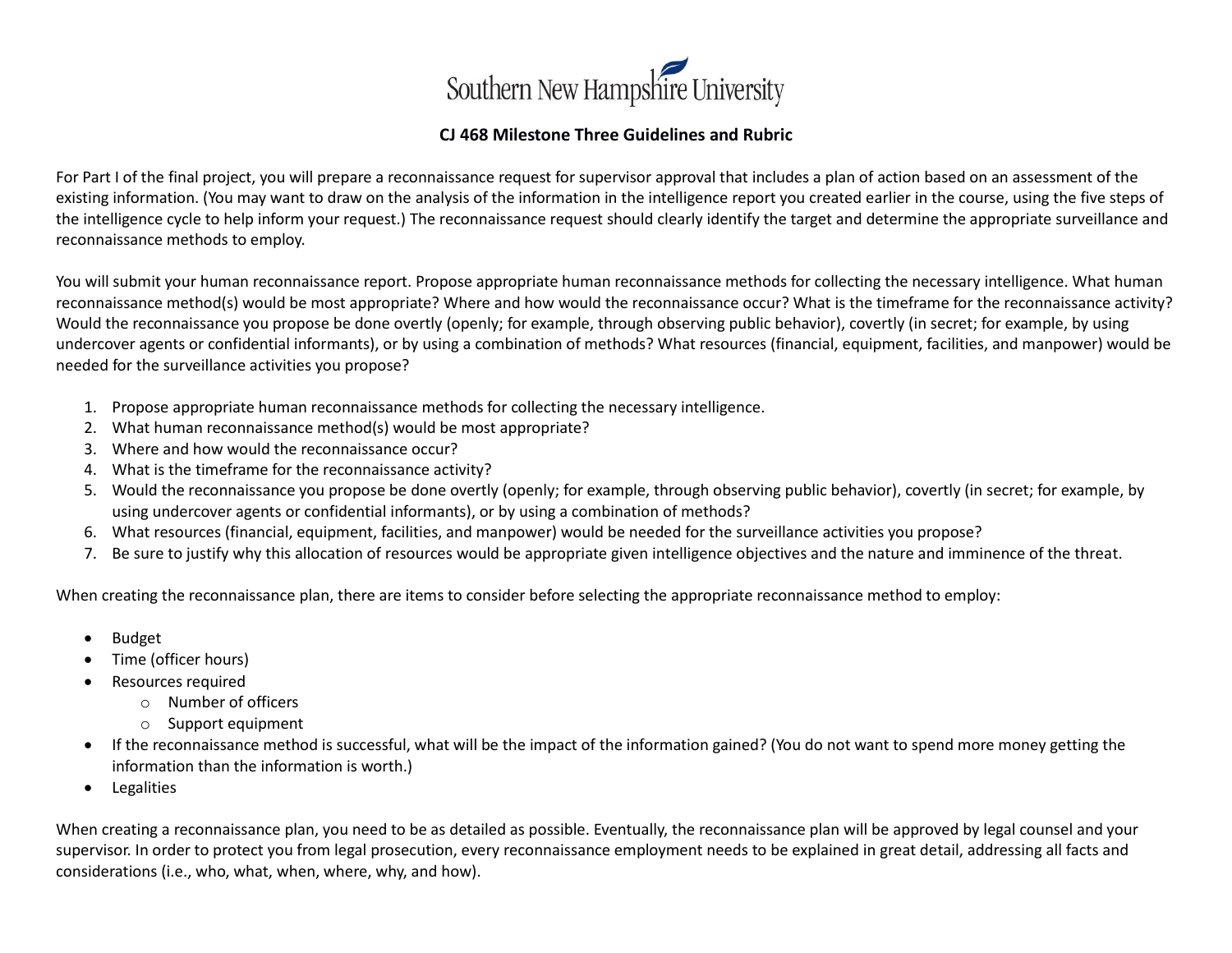

## **Use the following resource to support this milestone:**

[CJ 468 Sample of a Reconnaissance](http://snhu-media.snhu.edu/files/course_repository/undergraduate/cj/cj468/cj468_sample_of_a_reconnaissance_plan.docx) Plan

## **Specifically, the following critical elements must be addressed:**

- III. **Human Reconnaissance**: Propose appropriate human reconnaissance methods for collecting the necessary intelligence. Remember, even if human reconnaissance surveillance methods are not the ones you would recommend as a first choice, you should still address the following elements, in case your preferred option turns out not to be feasible for budgetary or political reasons. Specifically, you should address:
	- A. What **human** reconnaissance method(s) would be most appropriate? Where and how would the reconnaissance occur? What is the timeframe for the reconnaissance activity? Support your choice of methods, including location and timeframe, using information from the referring agency's intelligence report.
	- B. Would the reconnaissance you propose above be done overtly (**openly**; for example, through observing public behavior), covertly (in secret; for example, by using undercover agents or confidential informants), or using a combination of methods? Support your choice using information from the referring agency's intelligence report.
	- C. What resources (financial, equipment, facilities, and manpower) would be needed for the reconnaissance activities you propose? (Estimates are fine for the purposes of this project.) Be sure to justify why this **allocation** of resources would be appropriate given intelligence objectives and the nature and imminence of the threat.

## **Rubric**

**Guidelines for Submission:** Your submission should be 2–3 pages in length, 12 point Times New Roman font, double-spaced, and follow APA formatting. It must also contain at least three sources, cited in APA format.

| <b>Critical Elements</b>     | Proficient (100%)               | Needs Improvement (75%)           | Not Evident (0%)                  | Value |
|------------------------------|---------------------------------|-----------------------------------|-----------------------------------|-------|
| <b>Human Reconnaissance:</b> | Selects appropriate human       | Selects human reconnaissance      | Does not select human             | 30    |
| <b>Used</b>                  | reconnaissance method(s),       | method(s), including location     | reconnaissance method(s),         |       |
|                              | including location and          | and timeframe, but selection is   | including location and timeframe  |       |
|                              | timeframe, and supports choices | inappropriate or not supported    |                                   |       |
|                              | using information from the      | using information from the        |                                   |       |
|                              | referring agency's intelligence | referring agency's intelligence   |                                   |       |
|                              | report                          | report                            |                                   |       |
| <b>Human Reconnaissance:</b> | Appropriately selects overt,    | Selects overt, covert, or mixed   | Does not select overt, covert, or | 30    |
| Openly                       | covert, or mixed human          | human reconnaissance methods,     | mixed human reconnaissance        |       |
|                              | reconnaissance methods, and     | but selection is inappropriate or | methods                           |       |
|                              | supports choice using           | not supported using information   |                                   |       |
|                              | information from referring      | from the referring agency's       |                                   |       |
|                              | agency's intelligence report    | intelligence report               |                                   |       |